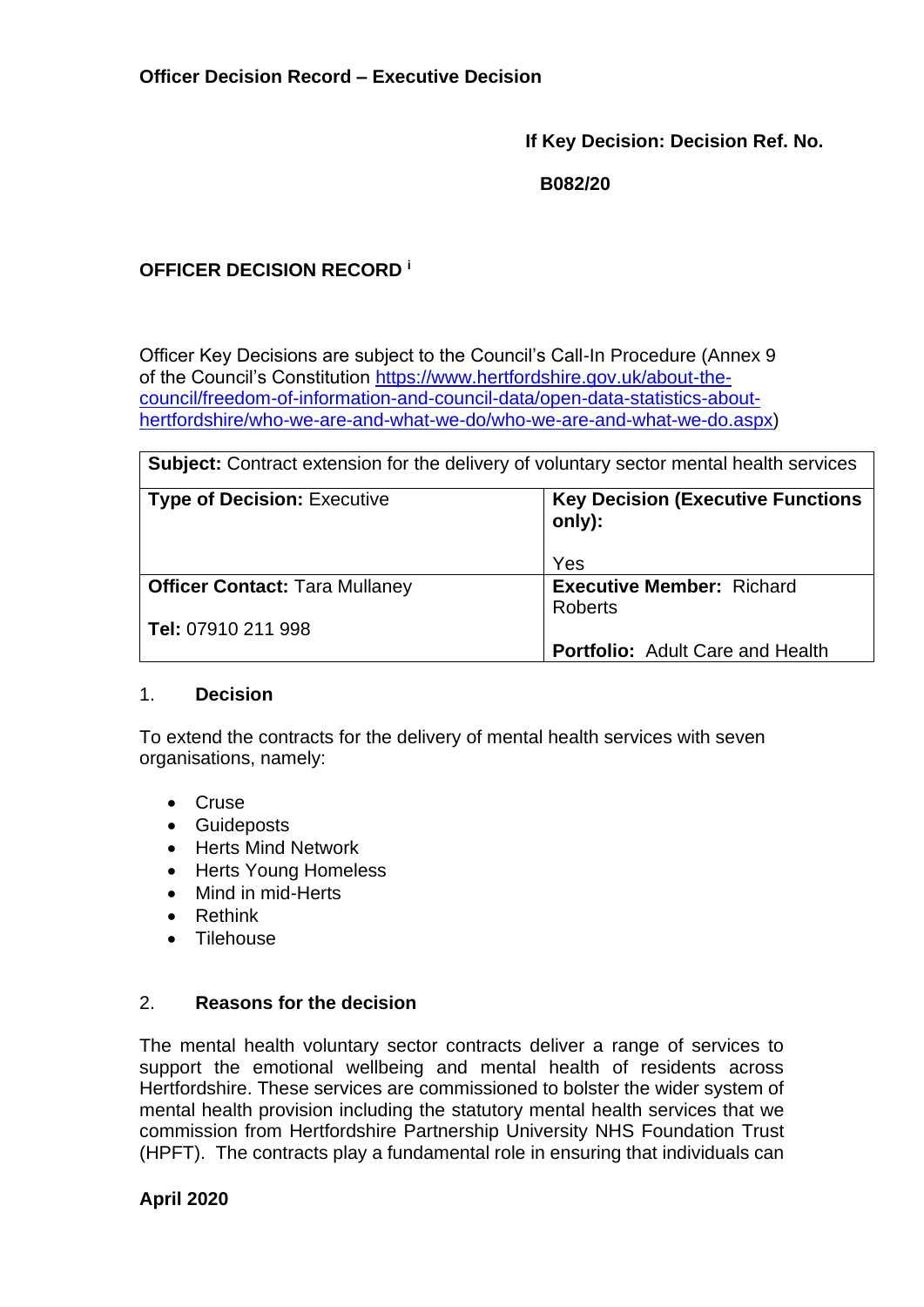be supported with their mental health needs in the community and without requiring statutory services.

These contracts contribute to the local implementation of the NHS long-term plan (LTP) published in January 2019, which sets out the key ambitions for the health and care service over the next 10 years and subsequently, the NHS Mental Health Implementation Plan 2019/20 – 2023/24 which provides a new framework to ensure we deliver on this commitment at a local level.

As a result of the COVID-19 pandemic we are seeing an increase in demand for mental health services. 'Lockdown' has taken a toll on the mental health of not only those already known to mental health services but the general population, with people not previously known to services reporting increased anxiety and low mood. Providing continuity and stability to the voluntary sector at this time is critical to ensuring capacity across the mental health system and will help us to support as many people as possible in the aftermath of this pandemic.

All contracts include a requirement for flexibility in delivery of services to meet the emerging needs of the population throughout the recovery phase and beyond.

### 3. **Alternative options considered and rejected**

- To decommission the services
- To extend by a shorter period

#### 4. **Consultation**

#### **Was any Councillor consulted?** No

#### **If yes:**

- (a) Comments of Executive Member/Committee Chairman *(delete as applicable)*
- (b) Comments of other consultees

#### 5. **Any conflict of interest declared by a councillor who has been consulted in relation to the decision**

None

6. **I am proceeding with the proposed decision.** 

**April 2020**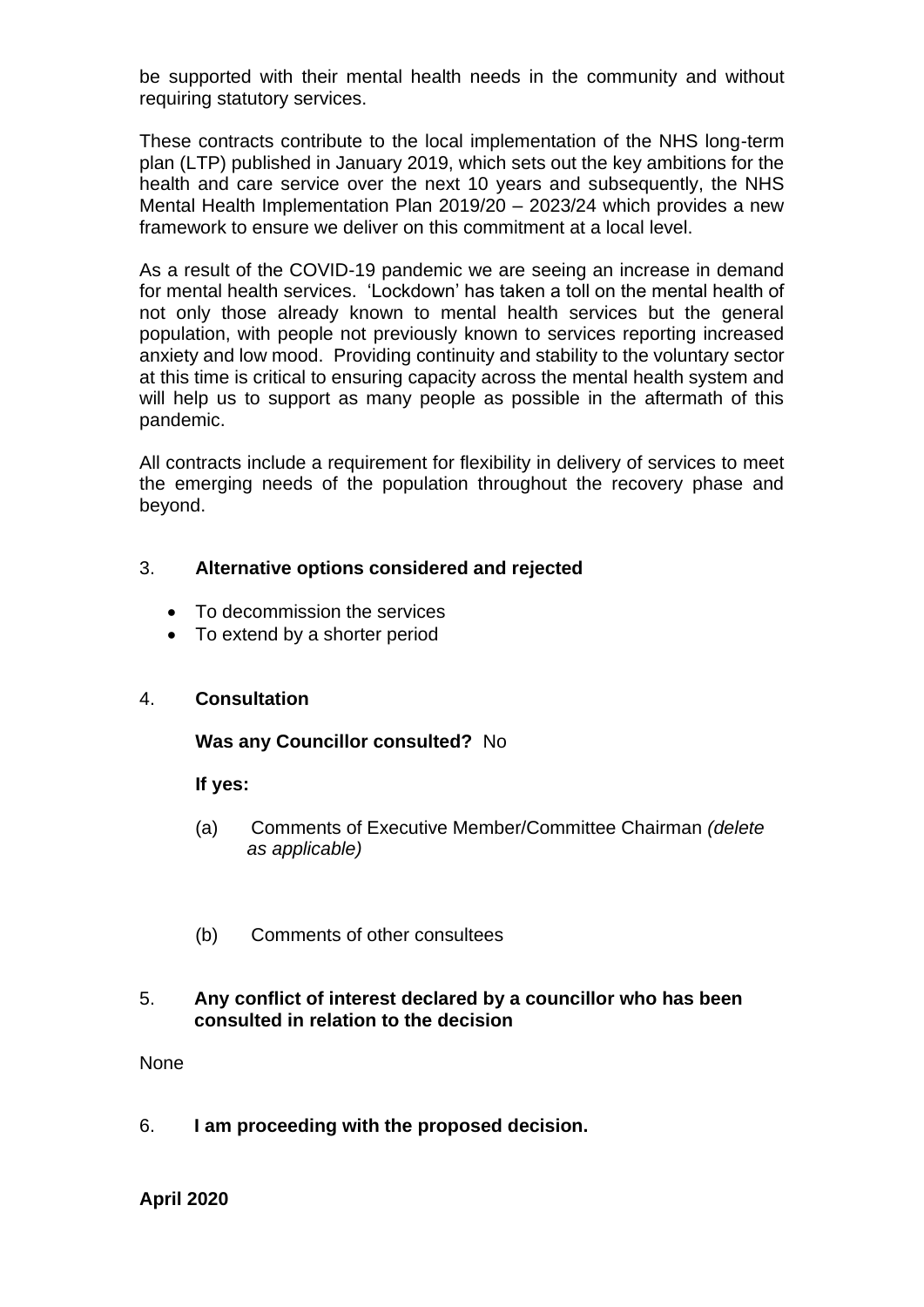Signed: ………………………..

Title: ……………………………

Date:

Copies of record to:

• All consultees

• hard & electronic copy (if required to be made available for public inspection) to Democratic Services Manager - Room 213 County Hall.<sup>ii</sup>

# **Summary of Requirements to Inform/Consult Councillors**

| Significance of Proposed Action | <b>Controversial</b> | <b>Relevant Councillor(s) to be Consulted</b>                                      |
|---------------------------------|----------------------|------------------------------------------------------------------------------------|
| Technical/Professional/         | <b>No</b>            | No need to inform or consult councillors                                           |
| Routine                         |                      |                                                                                    |
| Technical/Professional/         | Yes                  | <b>Executive Functions:</b>                                                        |
| Routine                         |                      | Consult relevant Lead Executive Member and,<br>where appropriate, Local Councillor |
|                                 |                      | <b>Non-Executive Functions:</b>                                                    |
|                                 |                      | Relevant Committee Chairman and, where<br>appropriate, Local Councillor            |
|                                 |                      |                                                                                    |
| Local                           | <b>No</b>            | <b>Executive Functions:</b>                                                        |
|                                 |                      | Inform Lead Executive Member and Local<br>Councillor                               |
|                                 |                      | <b>Non-Executive Functions:</b>                                                    |
|                                 |                      | <b>Inform Local Councillor</b>                                                     |
|                                 |                      |                                                                                    |
| Local                           | Yes                  | <b>Executive Functions:</b>                                                        |
|                                 |                      | <b>Consult Lead Executive Member and Local</b><br>Councillor                       |
|                                 |                      | <b>Non-Executive Functions:</b>                                                    |